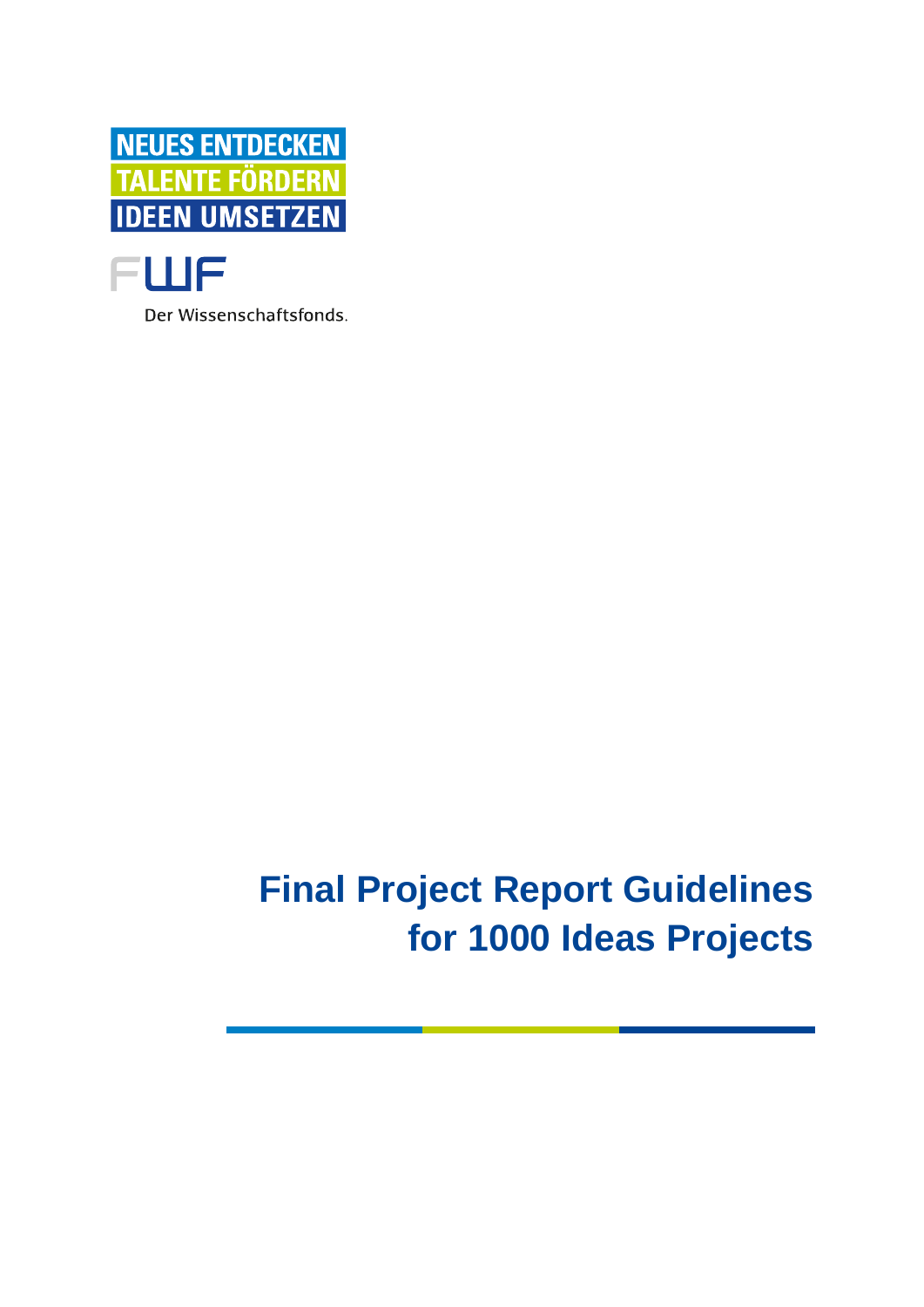#### **Please include/consider the following in the final project report:**

- **EXEC** Target audience: peer reviewers, programme evaluators
- To be written in the language of the original application
- **Length in total**: at **minimum 12,000 characters** including spaces (1,800 words), **not to exceed 18,000 characters** including spaces (or 2,700 words)
- **Formatting**: 11 pt. font with 1.5 line (15-20 pt.) spacing and at least 2 cm margins
- Please address only the points that apply to your project

# **1. Report on research work**

#### **1.1. Information on the development of the research project**

- **EXECT:** Briefly describe the project's overall scientific/scholarly concept and goals.
- Were there fundamental changes in research orientation between the beginning and the end of the project? If so, please describe them briefly and list the effects they had on your research.

#### **1.2. Most important results and a brief description of their significance**

- Did the results of your project contribute to the advancement or even transformation of the research field or increase the importance of the research field? If so, in what way and to what extent?
- Did your project result in new important scientific/scholarly advances? If so, to what extent and in what respect?
- **EXECTE FIEF IS A EXECTEDE THE META** FIEFT Briefly describe the relevance of the most important hypotheses/research questions developed in your research project. Have the project findings opened a promising new research agenda for a particular field (new hypotheses, new research questions, etc.) or a possible paradigm shift?
- Have new research methods or instruments been developed?
- Was your project of relevance for related or other areas of research? Were there transdisciplinary issues and methods?
- **This programme specifically addresses the risk of failure. Where did you encounter** difficulties, and what did you learn?